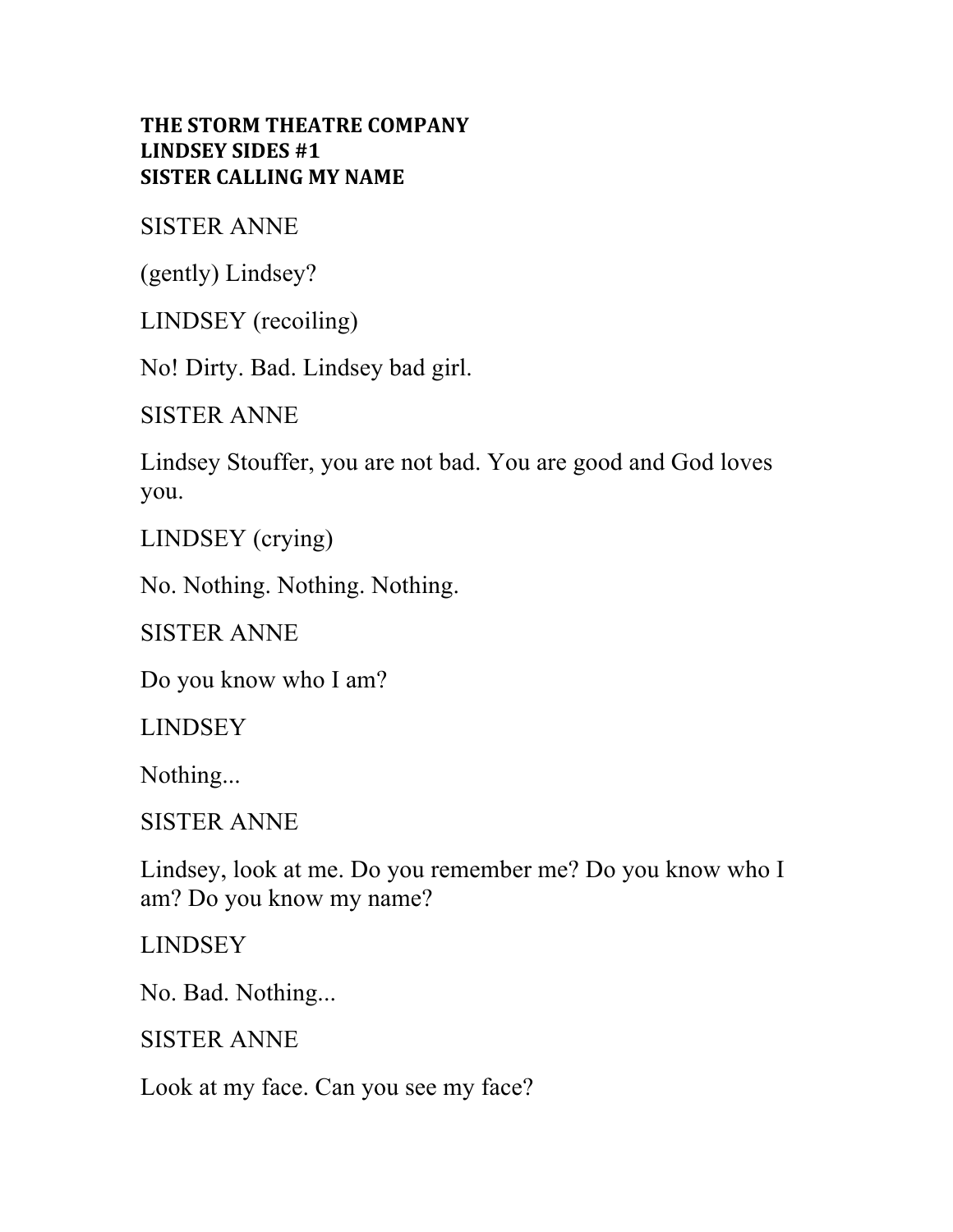LINDSEY

 $No...$ 

SISTER ANNE

Yes, you can. You know who I am. Look at me and tell me. Tell me my name.

(LINDSEY suddenly bolts upright and looks at SISTER ANNE. She is very tense. A beat)

SISTER ANNE

There. That's right. Now you remember me, don't you? Now you know who I am.

LINDSEY

Lindsey bad girl.

SISTER ANNE

No. You are not a bad girl. Lindsey Stouffer is a good girl. A good girl who God loves very much.

LINDSEY

God.

SISTER ANNE

Yes. I love you, too. I love you, Lindsey Stouffer.

LINDSEY

(bursting into tears) Love. God love. Love. Love. No.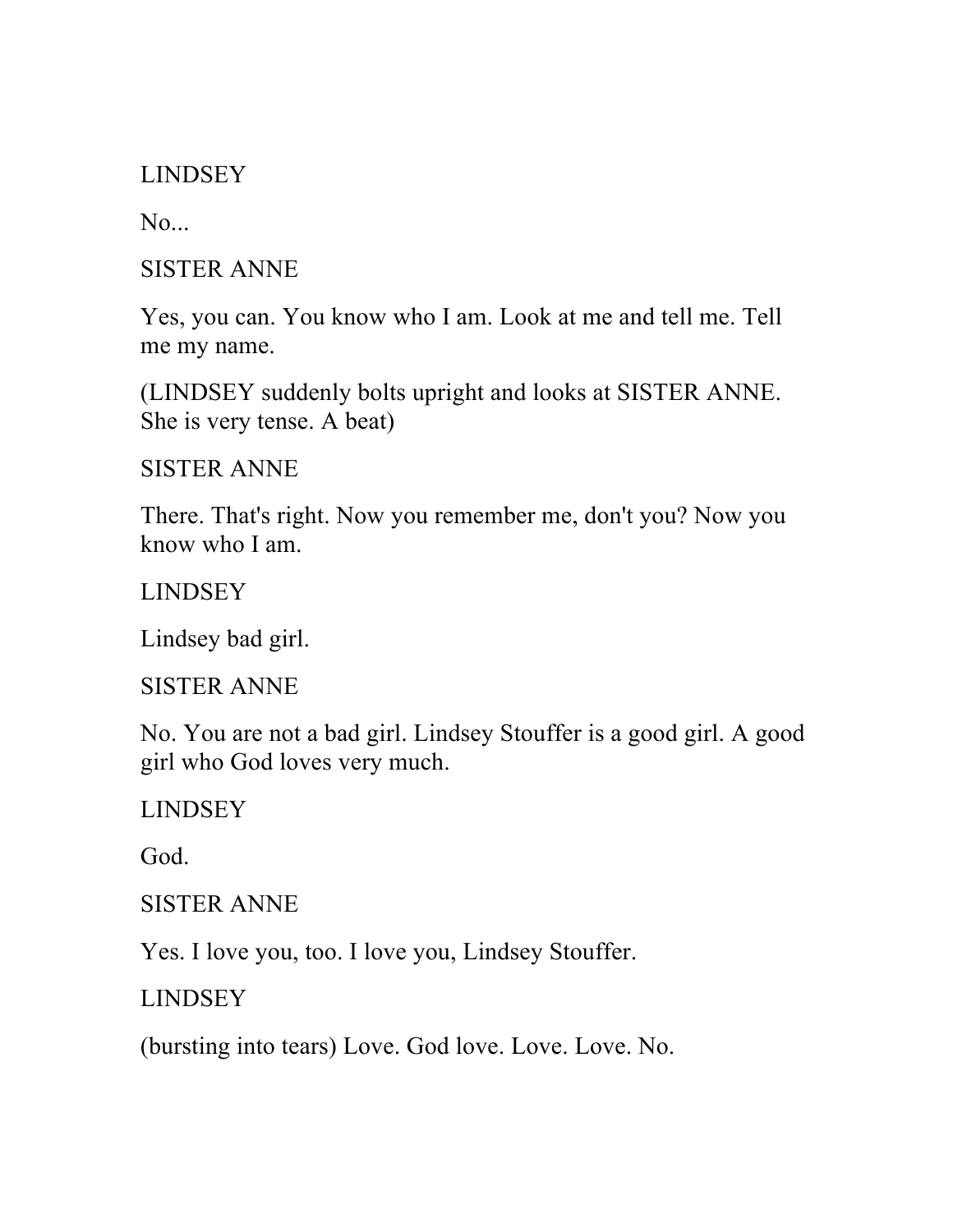## SISTER ANNE

Yes. He does. God loves you...

(She starts to put her arms around her, but LINDSEY pulls away)

LINDSEY

No!

SISTER ANNE

And I love you, too.

LINDSEY

God love. I love.

SISTER ANNE

That's right. God loves Lindsey. I love Lindsey.

LINDSEY

Lindsey.

SISTER ANNE

Yes.

LINDSEY

(crying again) Love Lindsey.

SISTER ANNE

Yes. That's right. God loves. God loves Lindsey.

LINDSEY

God love Lindsey.